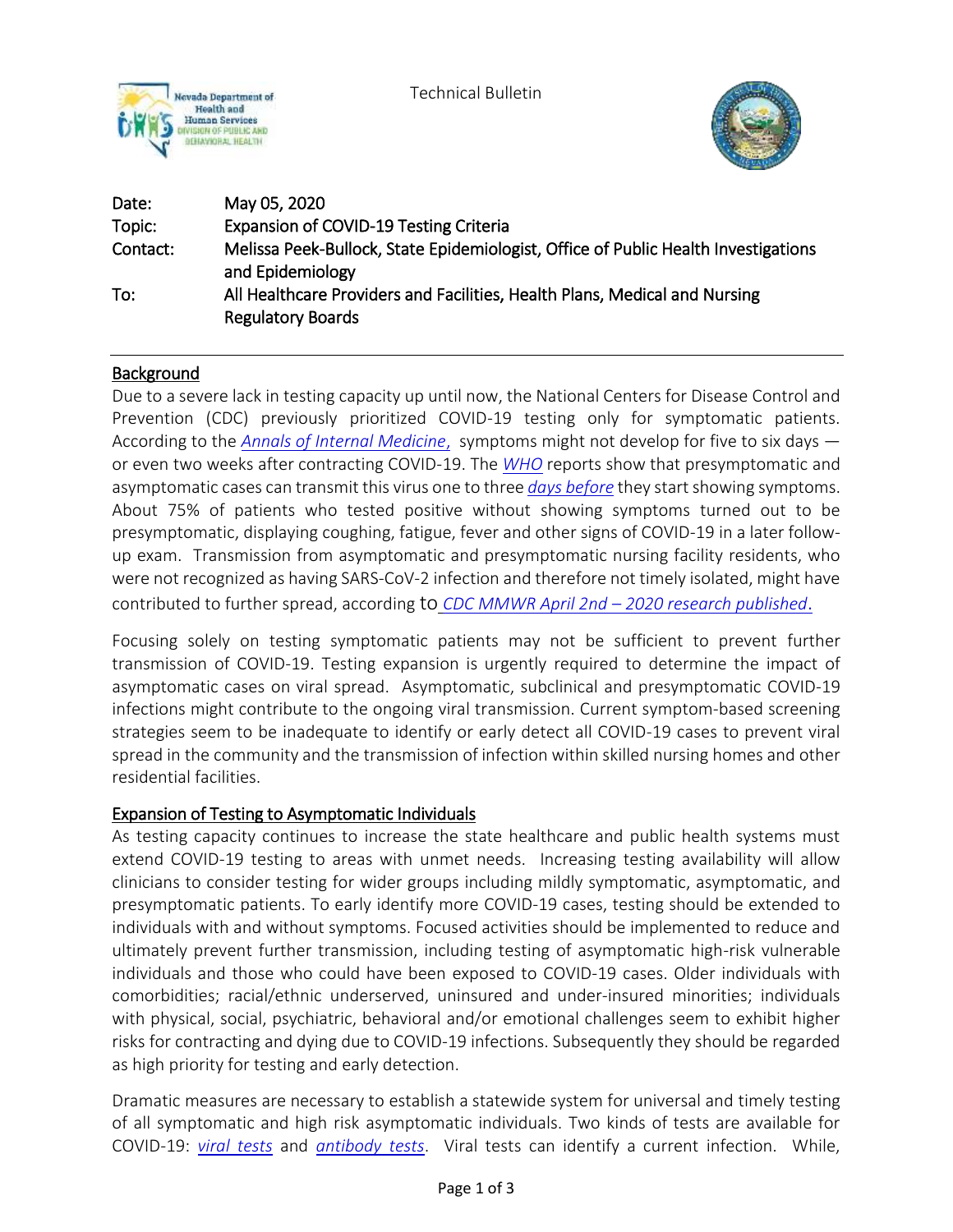antibody tests can identify a previous infection. It may take a COVID-19 patient 1-3 weeks post infection to develop antibodies. Additionally, it is unknown yet if having such antibodies against the virus can provide some protection against reinfection and how long such protection might last.

### PRIORITIES FOR COVID-19 TESTING

#### High Priority

- Hospitalized patients
- Healthcare facility workers, workers in congregate living settings, and first responders with symptoms
- Residents in long-term care facilities or other congregate living settings, including prisons and shelters, with symptoms
- Persons identified through public health clusters and select contact investigations

### Priority

- Persons with symptoms of potential COVID-19 infection, including: fever, cough, shortness of breath, chills, muscle pain, new loss of taste or smell, vomiting or diarrhea and/or sore throat
- Persons without symptoms *[https://www.cdc.gov/coronavirus/2019-nCoV/hcp/clinical](https://www.cdc.gov/coronavirus/2019-nCoV/hcp/clinical-criteria.html)[criteria.html](https://www.cdc.gov/coronavirus/2019-nCoV/hcp/clinical-criteria.html)* who are prioritized by the local/state health departments or clinicians, for any reason, including but not limited to: public health monitoring, sentinel surveillance, or screening of other asymptomatic individuals according to state and local community plans.

COVID-19 data and test results that include those who don't show symptoms can provide a more accurate understanding of how the virus is spreading in the community. Such critical findings will inform future policies and guidelines. Identifying asymptomatic cases will provide a better understanding of the virus's impacts on the community. Expansion in testing will play a major part in influencing the state's continuous adjustment of prevention, community mitigation and control measures. This additional testing expansion may also lead to a larger number of residents made aware of their conditions, knowledge that could contribute to focused social distancing and further slowing community transmissions. Proceeding timely, cautiously, carefully and incrementally with testing, tracing and containment enhances our attainments and helps avoid setbacks.

# Reporting

Health care providers should immediately notify both infection control personnel at their health care facility and their local/state health department in the event of a person under investigation (PUI) for COVID-19.

- Nevada Division of Public and Behavioral Health (DPBH): (775)-684-5911 (M-F 8:00 AM to 5:00 PM); (775) 400-0333 (after hours)
- Southern Nevada Health District (SNHD): (702)-759-1300 (24 hours)
- Washoe County Health District (WCHD): (775)-328-2447 (24 hours)
- Carson City Health and Human Services (CCHHS): (775)-887-2190 (M-F 8:00 AM to 5:00 PM); (775)-887-2190 (after hours)

For More Information: Please contact DPBH M-F 8:00 AM to 5:00 PM at (775)-684-5911. The afterhours line can be contacted at (775) 400-0333.